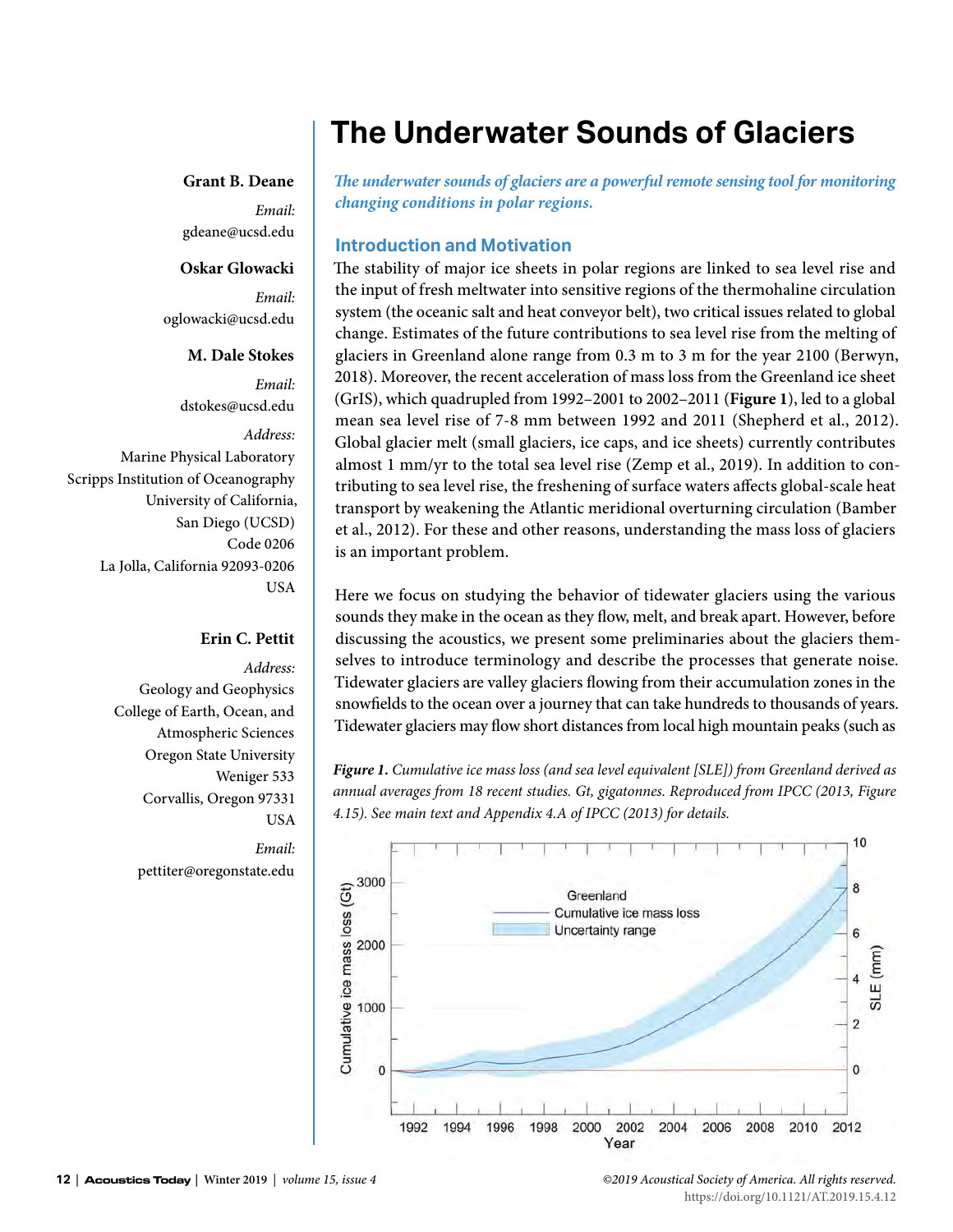

*Figure 2. Photograph of a tidewater glacier. Snowfall in the accumulation zone feeds the glacier that ends with its terminus in the fjord. Photograph by Dale Stokes.*

in Alaska) or from more distant ice fields and ice sheets (such as in Greenland or on the Antarctic peninsula). **Figure 2** is a photograph of the tidewater glacier Samarinvågen taken from a boat in Hornsund Fjord, southwestern Svalbard (an archipelago in the Arctic Ocean situated about midway between Norway and the North Pole). Snowfall in the mountainous accumulation zone feeds the glacier, which flows downhill and ends in the fjord. The ice cliff in the ocean is known as the glacier terminus.

The position and velocity of the glacier terminus are the net result of ice outflow, which drives the terminus onward, with melting and calving that erode it. Net mass loss of a glacier occurs when ablation (melting or calving) at the terminus exceeds the accumulation of new snow at high elevations. Any increase in the twin processes of melting and calving unbalanced by increases in snow accumulation will drive the retreat of the glacier terminus from the ocean toward land. The relative importance of melting and calving to glacial retreat is currently debated and is likely changeable, depending on ocean temperature; local winds and other atmospheric processes; and glacier flow dynamics. Models for glacial stability are sensitive to the roles of melting and calving in glacial ablation. Thus, quantifying models and understanding their responses to warming atmospheric and oceanic conditions are active areas of research.

There are no methods for the direct observation of submarine melt rates for tidewater glaciers. The terminus of a tidewater glacier or a floating sheet of ice is a dangerous place to work. This is because calving produces falling ice followed by a mini tsunami, both of which are hazardous, and so it is considered unsafe to get within a few hundred meters of the terminus of any glacier. Some glaciers are known to produce bigger calving events than others, and all glaciers should be approached with care. Moreover, the glacier surface is typically fractured by crevasses, making work on the ice surface dangerous or impossible as well. For these reasons, remote sensing techniques are primarily used to study terminus behavior.

Many satellite and airborne remote sensing techniques produce reliable and accurate estimates of average bulk ice mass loss, but measuring the melt rate relative to the calving rate of a glacier terminus remains a challenging problem. Current techniques include estimates of underwater melt rates based on calculations of heat flux to the glacier or numerical models of circulation within the fjord. Calculations of heat flux require observations of water temperature, salinity, and velocity in front of the glacier on short timescales. In the absence of these data, which are challenging to obtain, assumptions must be made about the distributions of glacially modified seawater and the temperature, salinity, and flow of the seawater around the glacier terminus, including poorly understood turbulent processes. Thermohaline structure is dynamic around a glacier terminus. As a result, tidally pumped seawater interacts with meltwater from the terminus and icebergs and buoyancy-driven, outflow plumes to create space- and time-varying freshwater lenses in the bay in which strength and structure vary over time and geographic location.

For example, in Svalbard, there is typically a strong seasonality to the strength of the thermohaline circulation and also to glacier melting because the ocean temperatures can show large variations. In Alaska, such processes also occur in winter because there is not as much seasonality to ocean temperatures. In Antarctica, the warmth of the ocean water varies in different ways that are not necessarily seasonally linked and can also show a dependence on weather patterns and sea ice conditions. The bottom line is that models of melt rate based on measurements and models of thermohaline structure will likely have to accommodate a variable range of conditions depending on geographic region.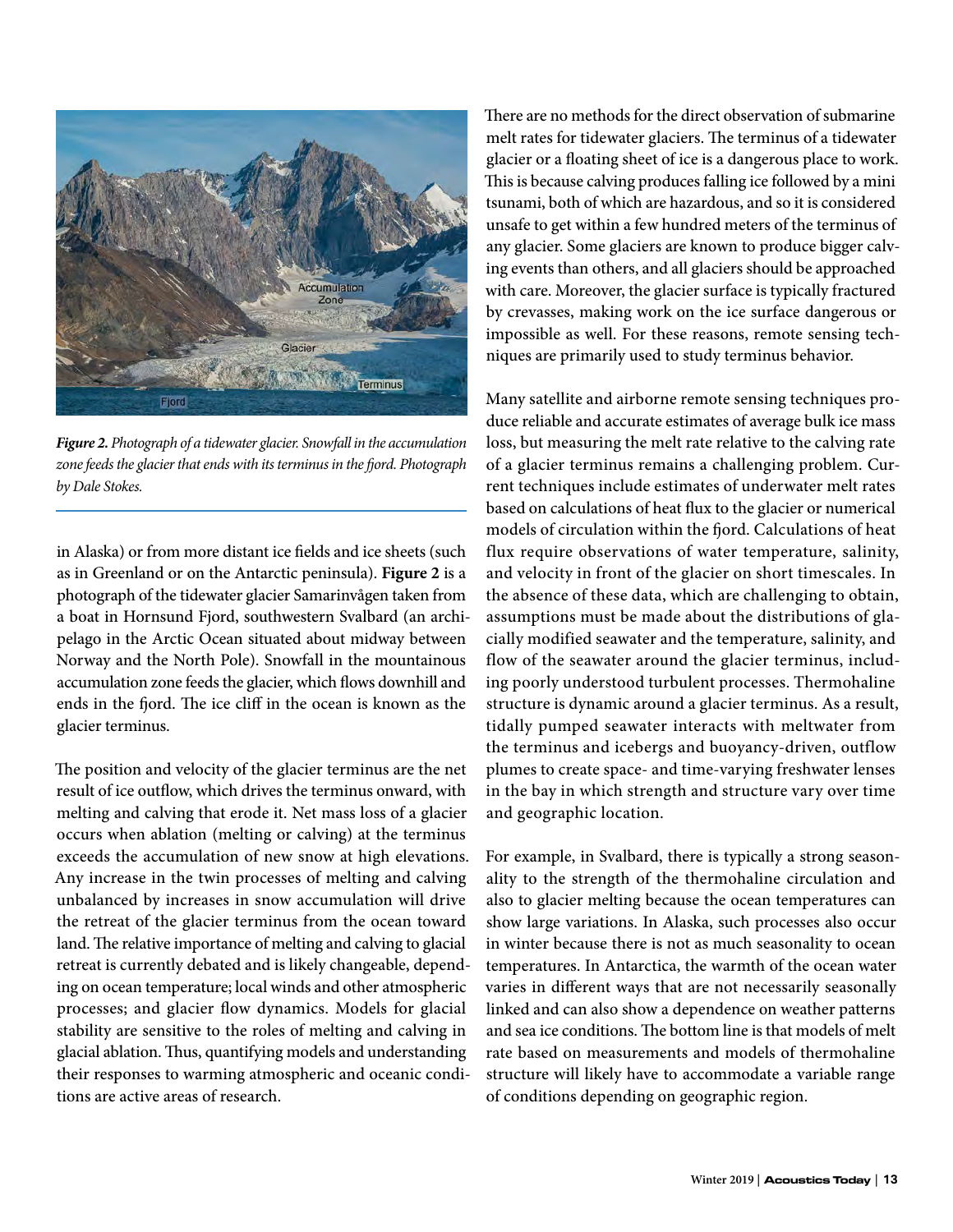Making long-term measurements of both calving and melting on the highly resolved timescales necessary for developing predictive models of retreat is an outstanding and difficult problem. Accomplishing this for multiple tidewater glaciers is even more difficult. In response to these monitoring challenges, in 2008, Wolfgang Berger and colleagues organized a workshop in Bremen, Germany, to propose the use of hydroacoustics to study tidewater glaciers, culminating in the publication of a correspondence note (see Schulz et al., 2008). They suggested that "Hydroacoustics could be used for passive listening—for example, to calving, iceberg collision, tidal flow, sediment transport and wind action—as well as active echo-sounding (for example Doppler detection of water and ice motions)" (Schulz et al., 2008). At the same time, some of the first measurements to record calving events were being made at Hansbreen Glacier in Svalbard (Tegowski et al., 2011) and the Meares Glacier, Prince William Sound, AK (Pettit, 2012).

# **Using Ambient Sound to Study Glaciers**

The idea of using ambient sound to study the ocean and the things in it, sometimes called "passive acoustics," has been around for awhile and has proven effective at providing information across a diverse range of phenomena including the study of breaking surface waves, monitoring reef ecology, studying marine animals (Mann, 2012), monitoring volcanoes (Matoza and Fee, 2018), and probing the ocean interior structure, to name a few. Active acoustics has a much longer history. Indeed, it is arguably the most important tool ever developed to probe the ocean interior and seafloor. However, the ideas that emerged from Schultz at el. (2008) and the initial measurements made an important contribution in pointing out that these powerful tools could be applied to a pressing and difficult measurement problem in polar regions: the monitoring of tidewater glaciers with hydroacoustics.

Hydroacoustics, more commonly referred to as underwater acoustics in North America, offers some practical advantages for monitoring tidewater glaciers over more traditional methods. Active acoustic sensing can provide data about the structure of a glacier terminus that would be virtually impossible to acquire otherwise (e.g., Sutherland and Straneo, 2012). This would include water motions in the glacier bay, which can be complicated by meltwater outflows and direct melting of the terminus interacting with tidally pumped circulation. The concept of passive listening is also attractive because it provides an opportunity to monitor ice-ocean interactions on long timescales with robust and cost-effective technology and

without introducing artificial signals into the ocean. Although it may not be immediately obvious that hydrophones can survive for extended periods in a glacial bay, which is subject to the passage of icebergs that may extend from the sea surface to the seafloor and is often covered with sea ice during the winter months, several groups have now demonstrated that year-long recordings of ambient noise are possible.

The subject of polar underwater acoustics, both active and passive, is a large and important field with a history dating well back into the last century. The breadth and scope of it lie well beyond our reach in this article. However, here we offer some highlights from the new and developing field of tidewater glacier acoustics along with some interesting results from a closely related topic, iceberg acoustics.

# **The Underwater Soundscape Near a Glacier Terminus**

The bays of tidewater glaciers are one of the noisiest places in the ocean (Pettit et al., 2015). Calving icebergs, wave-iceberg interactions, freshwater outflows and melting glacier ice all contribute to the underwater soundscape (see [bit.ly/347NuVF](http://bit.ly/347NuVF)). The variability of sound sources, in both frequency and time, are prominent features of the soundscape.

**Figure 3** gives an overview of noise sources in the bay of a tidewater glacier terminus and boundary and waveguide effects influencing sound propagation (note that the spectrogram in **Figure 3**, *inset*, is from the video referenced above). The noise

*Figure 3. Noise sources and propagation effects shaping the soundscape around the terminus of a tidewater glacier. Inset: spectrogram of sound versus frequency (in kHz on a log scale) and time (total duration of 1 minute) showing a calving event and noise radiated by melting glacier ice in the bay of Hansbreen Glacier.*

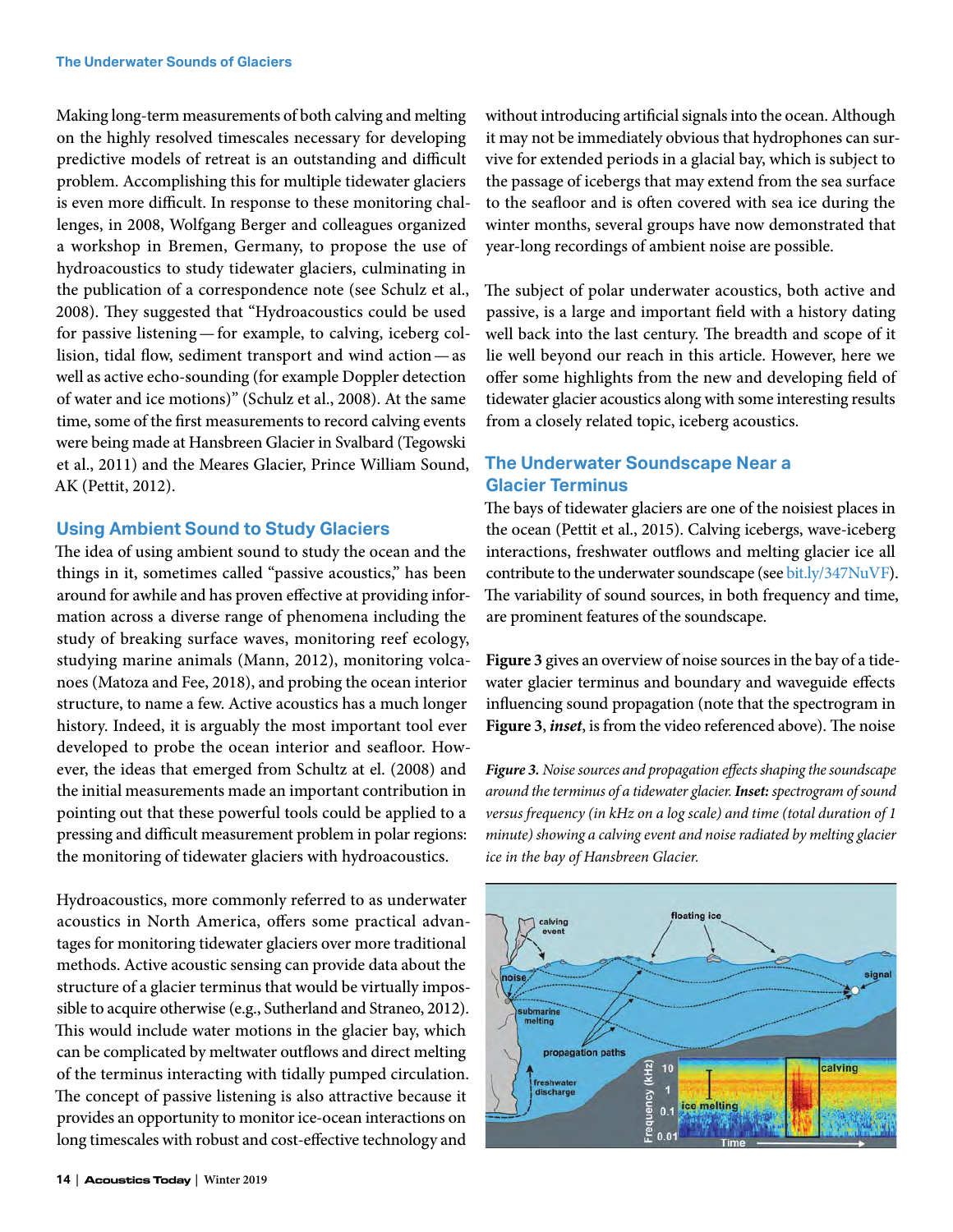of iceberg calving is mostly evident in the sub-500-Hz band and persists for several seconds, whereas the noise of melting glacier ice dominates the noise from around 1 kHz to several tens of kilohertz or higher and is generated without interruption. Other intermittent noise sources include breaking waves on the fjord shoreline, marine mammal vocalizations, rain, wave-iceberg interactions, and the sounds of iceberg disintegration. Noise from freshwater outflows from the glacier terminus is thought to generate sound at frequencies below 100 Hz, but not much is known about this source of sound at the present time. Anthropogenic noise from cruise ships, small transport vehicles, and acoustic sensors such as echo sounders and acoustic Doppler profilers can also be present.

The mechanical and acoustical properties of glacier ice play an important role in determining the character of the underwater soundscape in the bay of a glacier terminus. Ice mechanical properties, combined with ocean temperature and other factors such as rain, control how frequently calving events occur, the range of iceberg sizes produced, and the integrity of the ice block as it impacts the sea surface. All these parameters influence the underwater sound of calving.

Remarkably, most glacier ice contains numerous, small bubbles of compressed air (see **Figure 4**), giving it unique acoustical properties. Trapped at the base of the firm layer in the accumulation zone of the glacier, the bubbles become compacted and pressurized over time by the overburden pressure of accumulating ice above. Gas pressure in glacier bubbles in western Greenland can exceed 2 MPa or 20 atmospheres (e.g., a car tire is typically pressurized to around 2 atmospheres; Scholander and Nutt, 1960). Ice-containing bubbles with such high pressures behave in interesting ways. When collected from a terminus bay directly after a calving event, extreme examples of ice containing high-pressure bubbles may fracture explosively during boat transport or fracture into large sections while being cut for processing. The sounds made by the pressurized air bubbles as they escape are coined "Bergy seltzer" (e.g., see [bit.ly/2ZgOqbm](http://bit.ly/2ZgOqbm)), and cubes of glacier ice have been used to both chill and enliven beverages with their pops and cracks.

The subject of air bubbles trapped in glacier ice is complicated by many factors including, for example, bubble size and density that depend on the snowfall rate in the glacier accumulation zone; bubbles that can be altered (or removed entirely) if the glacier ice melts and refreezes; and the bubble shape that varies from almost spherical to ellip-



*Figure 4. A section of glacier ice showing the inclusion of many small air bubbles.*

soidal or even more distorted depending on shear in the ice flow. Notwithstanding the details of bubble production, transport, and heterogeneous distribution, their presence in glacier ice is ubiquitous.

The journey of a bubble trapped in glacier ice may take hundreds to thousands of years, but when the terminus bay is finally reached, the bubbles are released into the ocean. The release of bubbles under high pressure by melting ice can be explosive, creating a loud and impulsive burst of sound. The cacophony from millions of bubbles ejected into the ocean every second can be heard up to several kilometers from a glacier terminus (see the band of frequencies labeled "ice melting" in **Figure 3**, *inset*). The bubbles also influence the transmission of sound through the glacier ice (e.g., Meyer et al., 2019).

# **Remote Sensing Using Ambient Sound**

Can underwater sound in the bays of tidewater glaciers be used to study glacier-ocean interactions, particularly melting, calving, and outflow? Specifically, can ice mass lost from calving and melting and outflow rate be quantified from measurements of their underwater sound signatures?

A hydrophone is placed on in the water column some distance from the glacier terminus and used to record underwater sound, perhaps over a year-long period. The noise signal contains information about the intensity and statistics of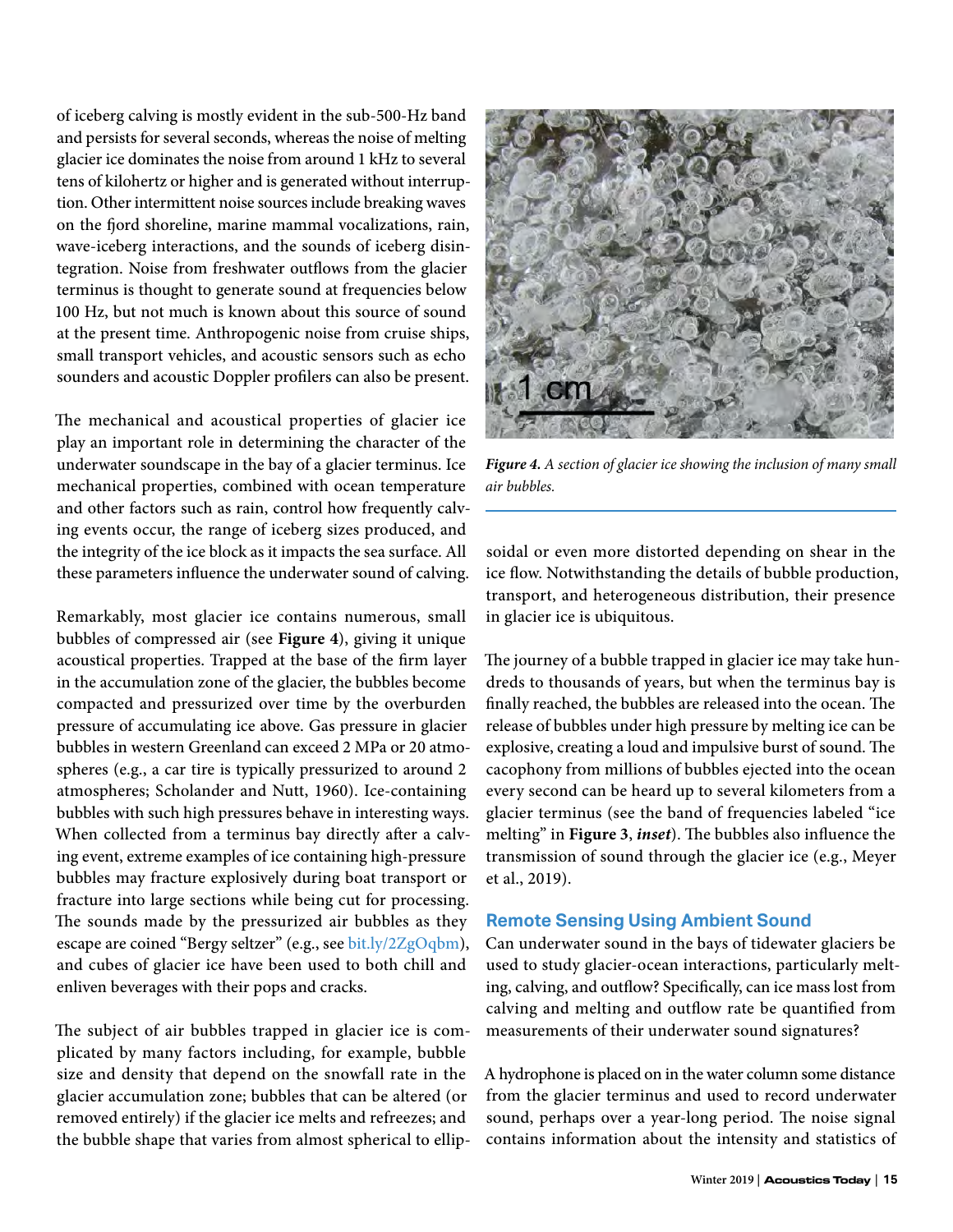underwater noise sources, which include the splashing sounds of calving events, bubbles bursting out of the glacier terminus as it melts, and low-frequency sounds generated by ice fracture, movement, and submarine freshwater outflow. But the signal also contains other sources such as the sounds of melting and disintegrating icebergs along with other potential sources such as ships, marine mammals, breaking waves, and rain. Moreover, the sound is influenced by propagation effects in the ocean waveguide and reflection from the terminus. The ocean waveguide contains the usual complications that arise when considering the propagation of sound through the ocean, which include scattering and coherent reflection from the sea surface and seafloor and scattering and refraction from the thermohaline structure in the ocean interior (see the article by Dall'Osto in this issue of *Acoustics Today*).

Recent progress has been made toward using the sounds of both calving and ice melting to quantify ice mass loss and melt rates from a glacier terminus. Here we discuss each of these topics in greater detail.

#### *The Sounds of Iceberg Calving*

Anyone who has observed an iceberg calving event can attest to its drama; booms and cracks accompany an ice fracture event followed by a splashing ocean entrance and the formation of a mini tsunami. The impact of many tons of ice on the sea surface also creates underwater noise. The two first studies of the underwater sound signature of calving events were conducted independently in Svalbard (see [bit.ly/347NuVF](http://bit.ly/347NuVF); Tegowski et al., 2011) and Alaska (Pettit, 2012). The underwater sound of calving from above the waterline (subaerial calving) is most pronounced at frequencies below 1,000 Hz (see **Figure 3**, *inset*). Calving noise typically persists for several seconds and is energetic and clearly discernable above other, more persistent sources. There are distinct phases of a calving event that generate sound: (1) infrasound rumble at the onset followed by (2) ice fracturing and cracking, (3) block-water impact, (4) iceberg oscillations, and (5) surface wave action.

Of these various processes, water entry is the most energetic and spectacular. **Figure 5** illustrates three phases of sound

*Figure 5. The sounds produced by a block of ice falling into a pool of water. A-D: distinct, sound-producing phases of block impact: ice-water*  impact (A), cavity formation (B), and cavity pinch-off (C and D). E: these phases are annotated in a time-series plot of acoustic pressure. E: *red letters, letter designation in A-D. The most energetic phase of sound production occurs with cavity pinch-off, photographed both above the water surface (C) and below the water surface (D).*

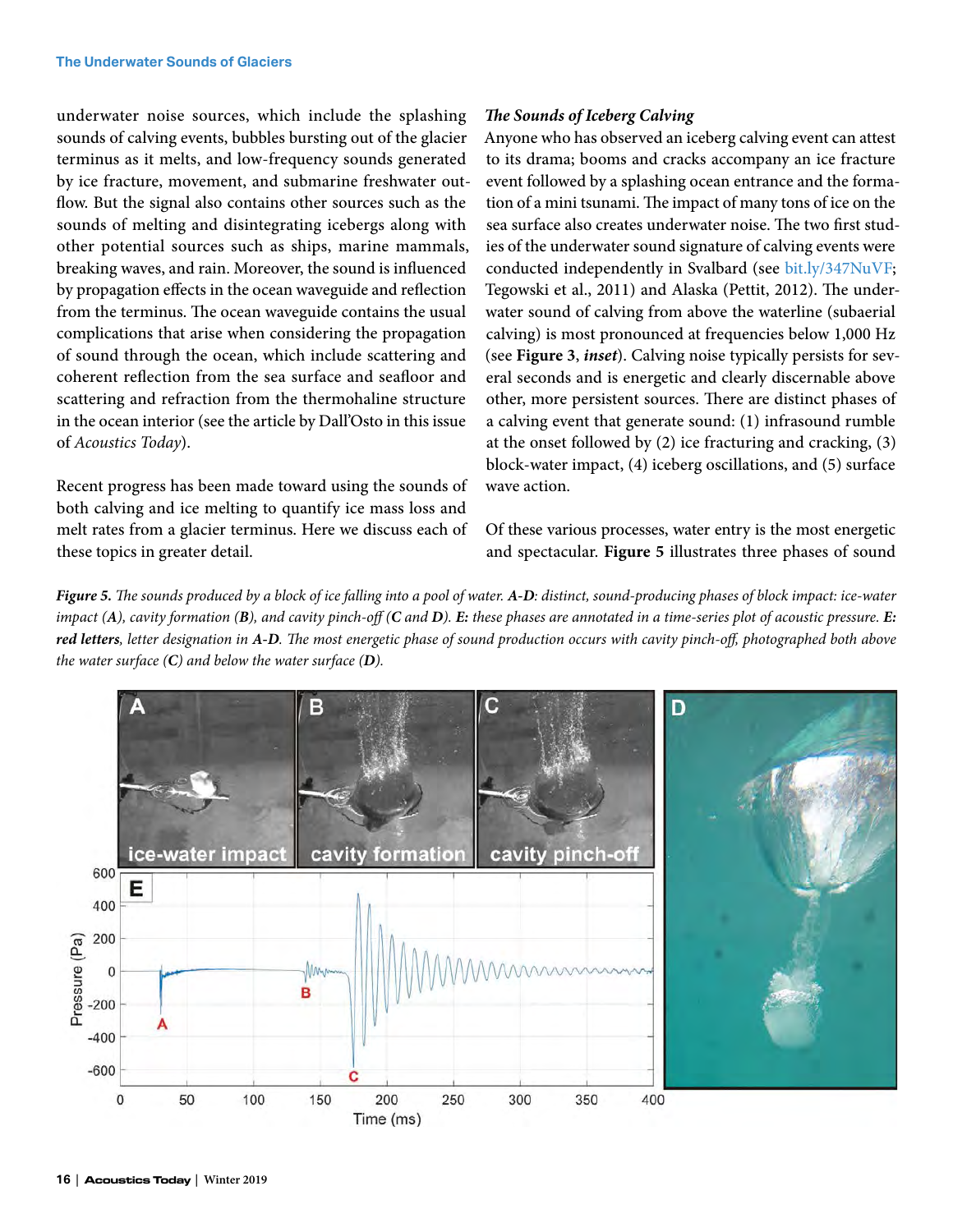

*Figure 6. A sequence of images showing a bubble exploding out of melting glacier ice. Image scale is roughly 1 cm on a side. The interframe time interval between the first 3 frames is 500 μs.*

production by the impact of a small ice block dropped into a pool. The first contact between the block and water surface generates a short-duration, high-frequency impulse followed by the creation of an air cavity. The moment of cavity pinch-off from the water surface cavity pinch-off is marked by the onset of breathing mode oscillations of the newly created air bubble.

Calving events do not always originate above the water. Buoyancy forces combined with ice fracture can lead to blocks of ice detaching from the submerged glacier terminus, an event known as submarine calving. The frequency of occurrence of submarine calving and its contribution to the overall loss of ice from tidewater glaciers are poorly understood. Icebergs from submarine calving events have no airborne detachment noise. Instead, they emerge unexpectedly on the surface a few hundred meters from the glacier terminus, presenting a significant hazard for any boats too close to the ice cliff. However, submarine calving events generate underwater noise and are easily detected with hydrophones. As with subaerial calving, there are distinct stages of underwater noise production: a series of cracks announcing the separation of the ice block from the underwater part of the terminus followed by emergence noise as the iceberg breeches the surface.

Can the underwater noise of calving be used to quantify calving ice flux? Perhaps, if impact noise can be directly related to the volume and mass of falling ice blocks. Glowacki et al. (2015) analyzed 10 subaerial calving events from Hans Glacier, Svalbard, that had been observed with a digital camera and a hydrophone to test the idea. The kinetic energies of impacting icebergs were estimated from time-lapse images of the glacier terminus and then correlated with the resulting acoustic emissions recorded at frequencies below 200 Hz. A model assuming a simple power law relationship between impact energy and underwater noise production explained

93% of the variability seen in the dataset. These results from a single glacier demonstrated that hydroacoustic monitoring of iceberg calving fluxes might be possible in the future.

#### *The Sounds of Melting Glacier Ice*

Melting glacier ice sounds a bit like bacon frying (or snapping shrimp, if you have ever heard them in the ocean; see, e.g., [bit.ly/2RtTKEj\)](http://bit.ly/2RtTKEj). This is because the explosive release of gas from a pressurized bubble makes a loud and impulsive popping noise. Urick (1971) appears to have published the first measurements of noise from melting glacier ice, and attributed the sound produced to "...the explosion of tiny air bubbles entrapped in the ice under pressure and released as melting occurs."

A typical sequence of events for the explosive release of a bubble from a block of glacier ice melting in the laboratory is shown in **Figure 6** as a series of high-speed photographic images. The scene is backlit, and the bubbles appear as dark, roughly circular regions within the ice. A bubble approximately 4 mm in diameter can be seen emerging from the ice from left to right in the bottom half of the 4 right-hand images. The timescale of the main part of the release event is less than a frame in duration (see the blurred, emerging bubble in the second image from the left), which is 500 μs (see, e.g., [youtu.be/0Bilzdsi42E](http://youtu.be/0Bilzdsi42E); [youtu.be/6EHaD\\_169eU](http://youtu.be/6EHaD_169eU)).

Bubble release events like the one shown in **Figure 6** and the videos can create peak pressures of over 100 Pa and an exponentially decaying sinusoidal waveform associated with the natural oscillations of an acoustically excited bubble. The superposition of many such events from a melting glacier terminus creates a random pressure signal with a broad peak in the frequency range of 1-3 kHz that can be heard underwater several kilometers from the ice cliff.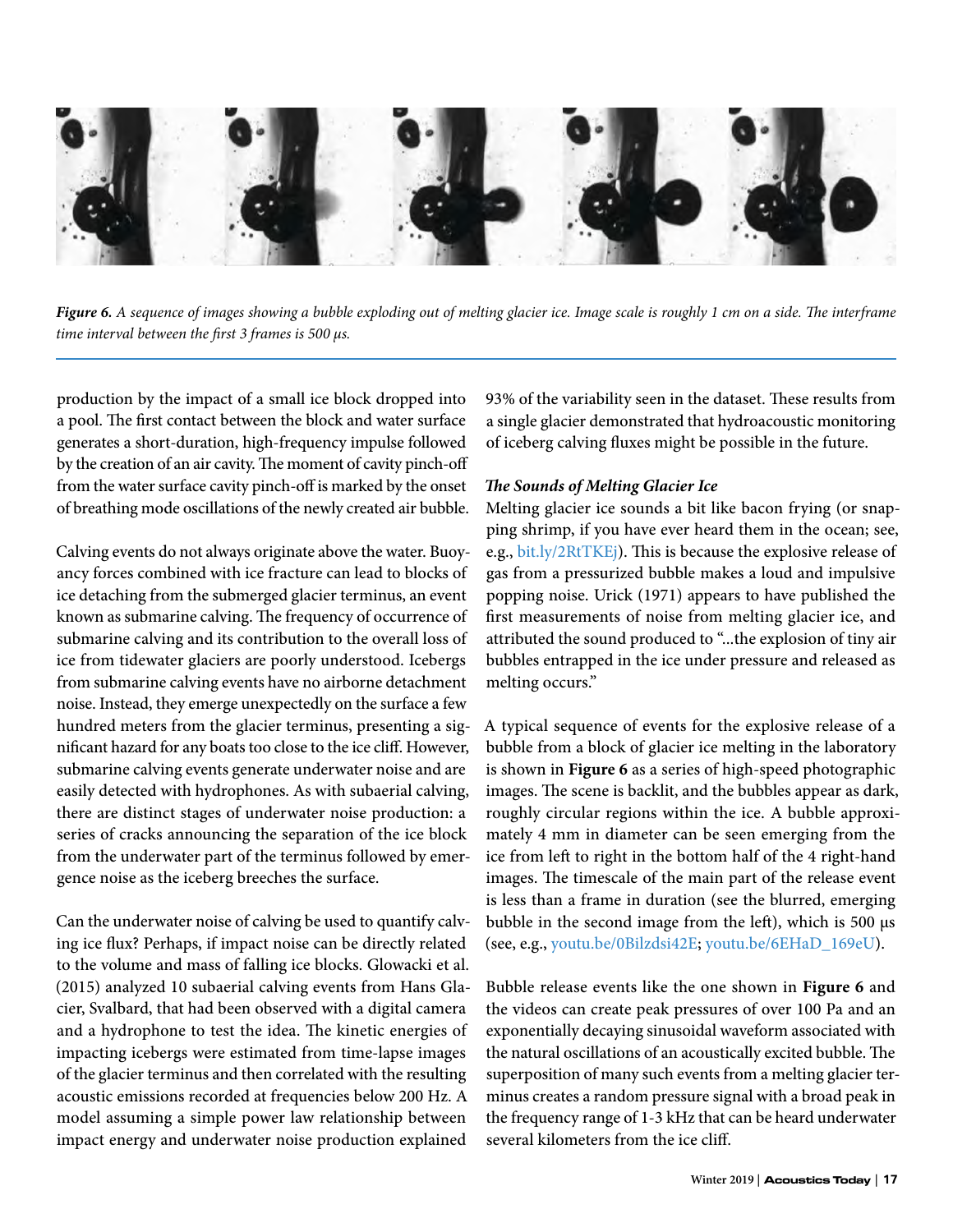To relate this signal to the ice melt rate requires information about the density of the bubbles in the ice along with the knowledge of the distribution of gas pressures within the bubbles. A final, critical piece of information required is the fraction of trapped bubbles that are released explosively. This number presumably depends on the ice microcrystalline properties, including its tensile strength and fracture toughness, which can vary with temperature and ice history at the terminus. The pressure differential across the bubble cap ice film, which is the difference in pressure between the gas in the bubble and the external pressure, is also important. The external pressure is equal to the hydrostatic pressure of the ocean at the depth of the glacier ice if it is below the sea surface and exposed to the ocean.

The fraction of explosive bubble release events decreases at the differential bubble cap pressure decreases, and consequently hydrostatic pressure plays an important role in controlling the generation of sound by the glacier terminus. Hydrostatic pressure increases with increasing water depth, which tends to suppress the occurrence of explosive bubble release events and consequently decreases the noisiness of ice melting at greater depths. Measurements of the vertical directionality of the noise radiated by four glaciers in Hornsund fjord in southwestern Svalbard show that radiation is limited to a layer of ice that extends roughly 20 m below the sea surface. This effect is very important for the estimation of melt rates because the overall level of sound produced is significantly reduced from what the level would be if the entire melting terminus were generating noise.

# **Distant Connections**

An account of glacier hydroacoustics would not be complete without mention of the "singing icebergs" (Müller et al., 2005). Icebergs can be kilometers or larger in scale, which is large enough to support flow within internal tunnel/crevasse systems and which is thought to create fluid flow-induced vibrations. The signals are in the same spectral band as the harmonic volcano tremor and have similarities in terms of their duration, magnitude, and spectral features.

Iceberg tremor signals observed in the Antarctic have been backtracked to icebergs over distances greater than 800 km. Icebergs of this scale also produce disintegration sounds when they break apart. These are short-duration, broadband signals in the frequency band of 1-440 Hz, with average sound pressure levels reaching ~220 dB root-mean-square (rms) re 1 μPa at 1 m (Dziak et al., 2013). Talandier et al. (2002) have reported hydroacoustic signals from large icebergs in the Ross Sea, Antarctica, detected by seismic stations in Polynesia, demonstrating that signals from large Antarctic icebergs are detectable at basin-scale ranges.

# **Challenges and Opportunities**

Exploiting the natural sounds of tidewater glaciers to study their dynamics and ice-ocean interactions provides both difficult challenges and exciting opportunities. Notwithstanding the logistical difficulties of collecting a long-term data series of underwater sound in glacial bays, the greatest challenge lies in converting the sounds to quantitative signals, such as the average melt rate of a glacier terminus or the mass of ice lost through calving. The signal, whether from melting, calving, or some other process, is inevitably influenced by propagation through the ocean waveguide, which must be understood and accounted for. If this is possible, the equivalent source level then must be inverted for the geophysical process creating it. Natural variability in the sound generation mechanisms, caused by, for example, variation in the shape of an ice block and its angle of entry into the ocean or the microscale tensile strength of melting glacier ice, must be understood. Recent research has made some progress on these issues, but much work remains to be done. If successful, the vision of Schultz et al. (2008) for the hydroacoustic monitoring of tidewater glaciers may prove to be a powerful tool for understanding the fate of these critical systems.

# **Acknowledgments**

We acknowledge the contributions of our colleagues Mandar Chitre, Mateusz Moskalik, and Jarosław Tegowski to this article.

#### **References**

- Bamber, J., van den Broeke, M., Ettema, J., Lenaerts, J., and Rignot, E. (2012). Recent large increases in freshwater fluxes from Greenland into the North Atlantic. *Geophysical Research Letters* 39(19). <https://doi.org/10.1029/2012GL052552>.
- Berwyn, B. (2018). What's eating away at the Greenland Ice Sheet? *Inside Climate News.* Available at <https://bit.ly/2qQ9xhj>.
- Dziak, R. P., Fowler, M. J., Matsumoto, H., Bohnenstiehl, D. R., Park, M., Warren, K., and Lee, W. S. (2013). Life and death sounds of iceberg A53a. *Oceanography* 26, 10-13. [https://doi.org/10.5670/oceanog.2013.20.](https://doi.org/10.5670/oceanog.2013.20)
- Glowacki, O., Deane, G. B., Moskalik, M., Blondel, P., Tegowski, J., and Blaszczyk, M. (2015). Underwater acoustic signatures of glacier calving. *Geophysical Research Letters* 42, 804-812.
- Intergovernmental Panel on Climate Change (IPCC). (2013). Contribution of working group I to the fifth assessment report of the intergovernmental panel on climate change. In T. F. Stocker, D. Qin, G.-K. Plattner, M. Tignor, S. K. Allen, J. Boschung, A. Nauels, Y. Xia, V. Bex, and P. M. Midgley (Eds.), *Climate Change 2013: The Physical Science Basis.* Cambridge University Press, Cambridge, UK, and New York.